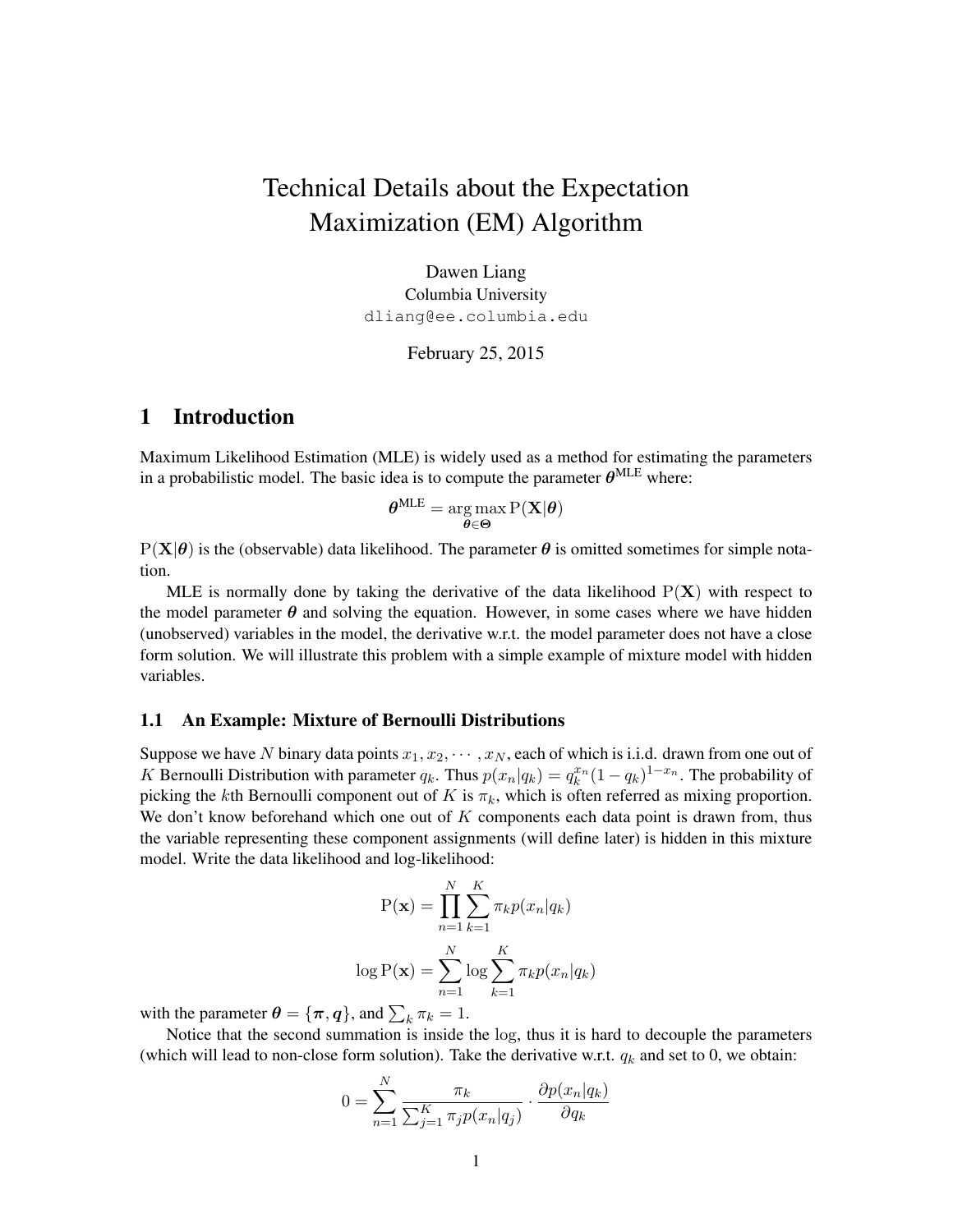where

$$
\frac{\partial p(x_n|q_k)}{\partial q_k} = \left(\frac{x_n}{q_k} - \frac{1 - x_n}{1 - q_k}\right) p(x_n|q_k) \stackrel{\triangle}{=} f(q_k; x_n) p(x_n|q_k)
$$

Thus we have:

$$
0 = \sum_{n=1}^{N} \frac{\pi_k p(x_n|q_k)}{\sum_{j=1}^{K} \pi_j p(x_n|q_j)} \cdot f(q_k; x_n)
$$

The form of the  $f(q_k; x_n)$  is not important in this case, we only need to know that it is a function of  $q_k$ . As for the first term in the summation, we define the hidden variables  $z_n$ , representing the component assignment for data point  $x_n$  using a vector of size  $K \times 1$ . If  $x_n$  is drawn from the kth component,  $z_{nk} = 1$  while the remaining are all 0. We could evaluate the posterior distribution of  $z_{nk}$ :

$$
p(z_{nk} = 1 | x_n, \theta) = \frac{p(z_{nk} = 1)p(x_n | z_{nk} = 1)}{\sum_{j=1}^{K} p(z_{nj} = 1)p(x_n | z_{nj} = 1)}
$$

$$
= \frac{\pi_k p(x_n | q_k)}{\sum_{j=1}^{K} \pi_j p(x_n | q_j)}
$$

which is the first term in the summation. Since  $z_{nk}$  is a binary variable, the expectation  $\mathbb{E}[z_{nk}] =$  $p(z_{nk} = 1 | x_n, \theta)$ . We can think of this term as a "responsibility" of component k for data point  $x_n$ . Let's denote this term as  $\gamma(z_{nk})$  for simplicity, following the notation from [1]. Now we know the MLE solution  $q_k^{\text{MLE}}$  must satisfy:

$$
0 = \sum_{n=1}^{N} \gamma(z_{nk}) \cdot f(q_k; x_n)
$$

It is impossible to have analytical solution, because in order to compute  $q_k^{\text{MLE}}$ , we need to compute  $\gamma(z_{nk})$  which is dependent on  $q_k$  itself. This is not a coincident, we will see this again shortly when we derive the MLE solution for mixing proportion.

For the mixing proportion  $\pi_k$ , take the derivative with a Lagrange multiplier  $\lambda$  and set to 0, we obtain:

$$
0 = \sum_{n=1}^{N} \frac{p(x_n|q_k)}{\sum_{j=1}^{K} \pi_j p(x_n|q_j)} + \lambda
$$

We can multiply  $\pi_k$  on both sides and sum over k:

$$
0 = \sum_{n=1}^{N} \frac{\sum_{k=1}^{K} \pi_k p(x_n | q_k)}{\sum_{j=1}^{K} \pi_j p(x_n | q_j)} + \sum_{k=1}^{K} \pi_k \lambda
$$

Making use of use of the fact that  $\sum_k \pi_k = 1$ , we obtain:  $\lambda = -N$ . Substitute  $\lambda$  back to the derivative and multiply both side with  $\pi_k$ , we obtain:

$$
\sum_{n=1}^{N} \frac{\pi_k p(x_n|q_k)}{\sum_{j=1}^{K} \pi_j p(x_n|q_j)} = \pi_k N
$$

$$
\sum_{n=1}^{N} \gamma(z_{nk}) = \pi_k N
$$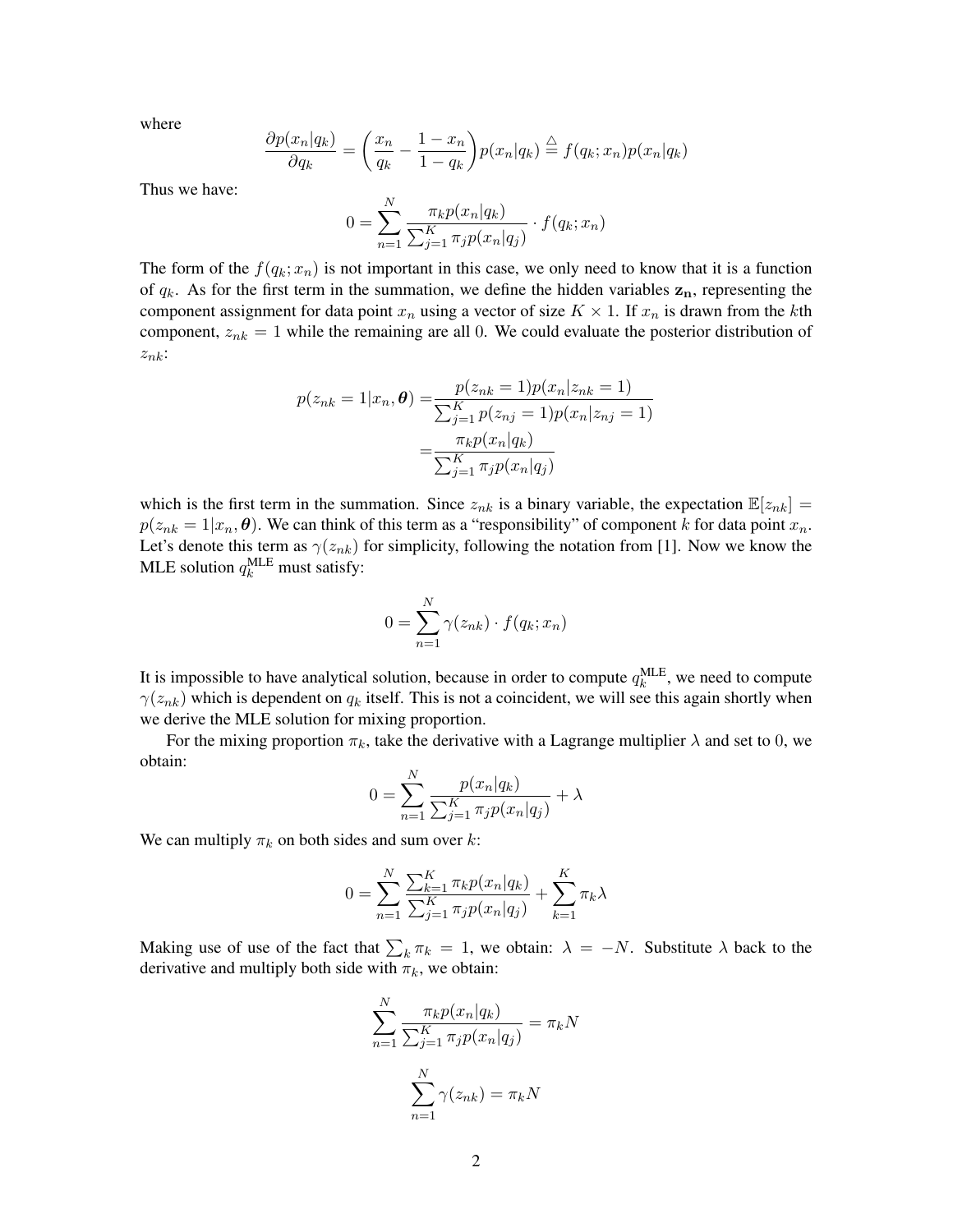We could define  $\sum_{n=1}^{N} \gamma(z_{nk}) = N_k$ , where  $N_k$  can be interpreted as the "expected" number of data points drawn from component  $k$ . Therefore:

$$
\pi_k = \frac{N_k}{N}
$$

which is again dependent on  $\gamma(z_{nk})$ , while  $\gamma(z_{nk})$  depends on  $\pi_k$ .

This example of mixture of Bernoulli distributions illustrates the difficulty to directly maximize the likelihood for models with hidden variables. However, we could get some intuition about an iterative algorithm where the derivation above can be made use of: Start the algorithm by randomly initializing the parameter. Then in each iterative step, compute the  $\gamma(z_{nk})$  based on the old parameter. Then the new parameter can be updated accordingly with the current value of  $\gamma(z_{nk})$ . This is the basic intuition behind Expectation Maximization (EM) algorithm.

### 2 EM in General

One of the problems with directly maximizing the observable data likelihood, as shown above, is that the summation is inside the logarithm. So what if we move on to the complete data likelihood  $P(X, Z)$  and then marginalize the hidden variable Z? Let's do the derivation<sup>1</sup>.

Start from the log-likelihood:

$$
\log \mathrm{P}(\mathbf{X}|\boldsymbol{\theta}) = \log \sum_{\mathbf{Z}} \mathrm{P}(\mathbf{X}, \mathbf{Z} | \boldsymbol{\theta})
$$

Here we make use of the variational point of view by adding a variational distribution  $q(\mathbf{Z})$  and the fact that logarithm function is concave:

$$
\log P(\mathbf{X}|\boldsymbol{\theta}) = \log \Big( \sum_{\mathbf{Z}} \frac{P(\mathbf{X}, \mathbf{Z}|\boldsymbol{\theta})}{q(\mathbf{Z})} q(\mathbf{Z}) \Big) \n\geq \sum_{\mathbf{Z}} q(\mathbf{Z}) \log \Big( \frac{P(\mathbf{X}, \mathbf{Z}|\boldsymbol{\theta})}{q(\mathbf{Z})} \Big)
$$

By making use of the Jensen's inequality, we move out the summation from the logarithm successfully. We could of course find out  $q(\mathbf{Z})$  by exploring when the equality holds for Jensen's inequality. However, we will solve it from a different approach here. We first want to learn how much we have lost from the Jensen's inequality:

$$
\Delta = \log P(\mathbf{X}|\boldsymbol{\theta}) - \sum_{\mathbf{Z}} q(\mathbf{Z}) \log \left( \frac{P(\mathbf{X}, \mathbf{Z}|\boldsymbol{\theta})}{q(\mathbf{Z})} \right)
$$
  
\n
$$
= \sum_{\mathbf{Z}} q(\mathbf{Z}) \log P(\mathbf{X}|\boldsymbol{\theta}) - \sum_{\mathbf{Z}} q(\mathbf{Z}) \log \left( \frac{P(\mathbf{X}, \mathbf{Z}|\boldsymbol{\theta})}{q(\mathbf{Z})} \right)
$$
  
\n
$$
= \sum_{\mathbf{Z}} q(\mathbf{Z}) \log \left( \frac{P(\mathbf{X}|\boldsymbol{\theta})q(\mathbf{Z})}{P(\mathbf{X}, \mathbf{Z}|\boldsymbol{\theta})} \right)
$$
  
\n
$$
= \sum_{\mathbf{Z}} q(\mathbf{Z}) \log \left( \frac{q(\mathbf{Z})}{P(\mathbf{Z}|\mathbf{X}, \boldsymbol{\theta})} \right)
$$
  
\n
$$
= KL(q||p)
$$

<sup>&</sup>lt;sup>1</sup>There are actually a lot of different versions of derivations for EM algorithm. The one presented here gives the most intuition to the author.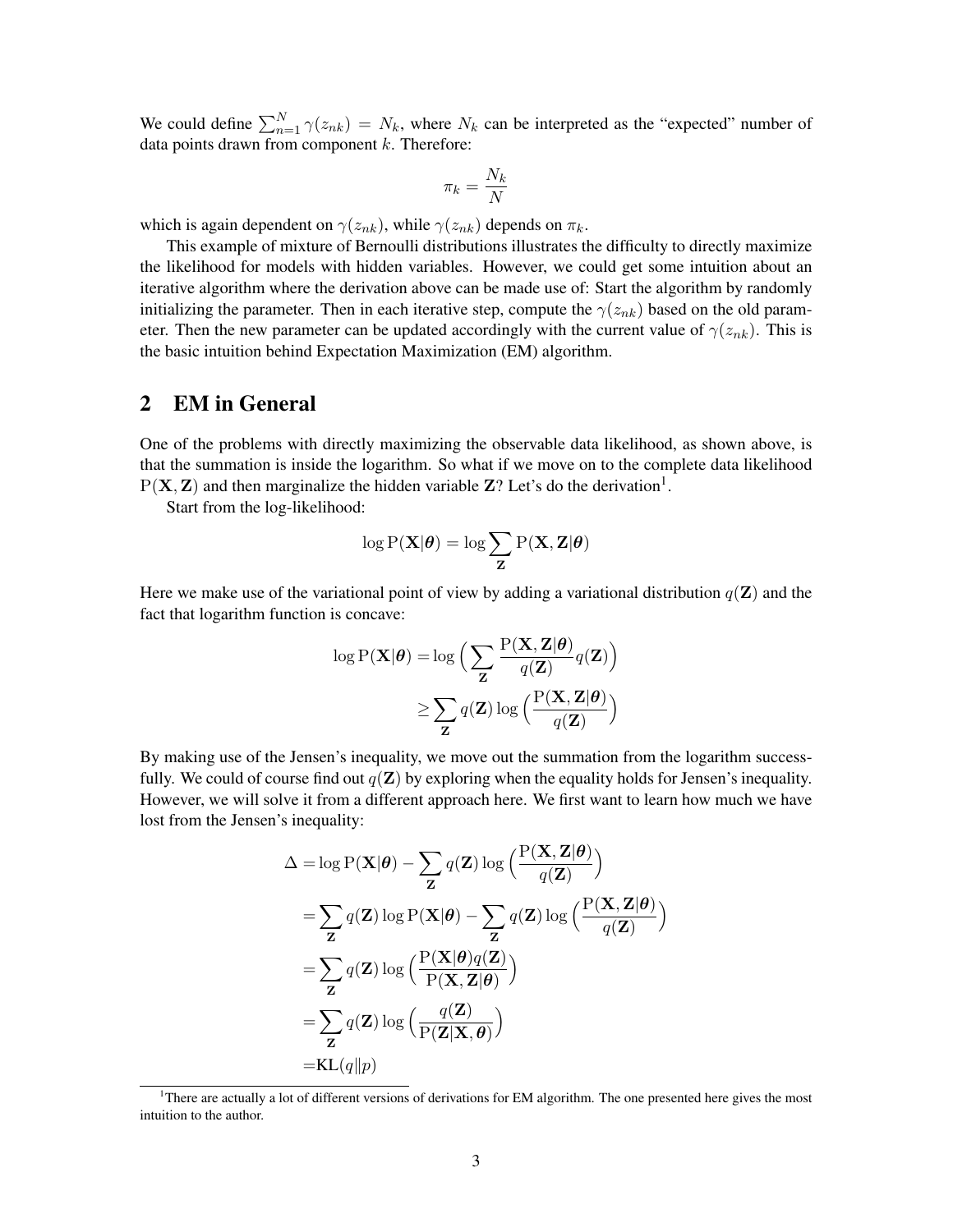Thus, the difference is actually the KL-divergence between the variational distribution  $q(\mathbf{Z})$  and the posterior distribution  $P(Z|X, \theta)$ . Thus, we could rearrange the log-likelihood as:

$$
\log P(\mathbf{X}|\boldsymbol{\theta}) = \underbrace{\sum_{\mathbf{Z}} q(\mathbf{Z}) \log \left( \frac{P(\mathbf{X}, \mathbf{Z}|\boldsymbol{\theta})}{q(\mathbf{Z})} \right)}_{\mathcal{L}(q, \boldsymbol{\theta})} + \text{KL}(q||p)
$$

Since the KL-divergence is non-negative for any q and p,  $\mathcal{L}(q, \theta)$  acts as a lower-bound for the log-likelihood. Let's denote the log-likelihood as  $\ell(\theta)$  for simplicity.

EM algorithm has 2 steps as its name suggests: Expectation(E) step and Maximization(M) step.

In the E step, from the variational point of view, our goal is to choose a proper distribution  $q(\mathbf{Z})$  such that it best approximates the log-likelihood. At this moment, we have existing parameter  $\theta^{old}$ . Thus we set the variational distribution  $q(\mathbf{Z})$  equal the posterior distribution  $P(\mathbf{Z}|\mathbf{X},\theta^{old})$  so that KL(q||p) = 0. In that case, we make the lower-bound  $\mathcal{L}(q, \theta)$  equal  $\ell(\theta)$ .

In the M step, we have  $q(\mathbf{Z})$  fixed and maximize the  $\mathcal{L}(q, \theta)$ , which is equivalent to maximize  $\ell(\theta)$ , w.r.t. the parameter  $\theta$ . Unless we reach the convergence, the lower-bound  $\mathcal{L}(q, \theta)$  will increase with the new parameter  $\theta^{new}$ . Since the parameter  $\theta$  changes from the E step, KL-divergence no longer equals 0, which creates gap between  $\mathcal{L}(q, \theta)$  and  $\ell(\theta)$  again. And this gap will be filled out in the next E step.

To see analytically the objective function in M step, substitute  $q(\mathbf{Z})$  with  $P(\mathbf{Z}|\mathbf{X}, \boldsymbol{\theta}^{\text{old}})$  from E step:

$$
\mathcal{L}(q, \theta) = \sum_{\mathbf{Z}} P(\mathbf{Z} | \mathbf{X}, \theta^{\text{old}}) \log \left( \frac{P(\mathbf{X}, \mathbf{Z} | \theta)}{P(\mathbf{Z} | \mathbf{X}, \theta^{\text{old}})} \right)
$$

$$
= \sum_{\mathbf{Z}} P(\mathbf{Z} | \mathbf{X}, \theta^{\text{old}}) \log P(\mathbf{X}, \mathbf{Z} | \theta) - \mathcal{H} \{ P(\mathbf{Z} | \mathbf{X}, \theta^{\text{old}}) \}
$$

where  $\mathcal{H}\{P(\mathbf{Z}|\mathbf{X},\theta^{\text{old}})\}\)$  represents the negative entropy of  $P(\mathbf{Z}|\mathbf{X},\theta^{\text{old}})$ , which is irrelevant to the parameter  $\theta$ . Thus we could consider it as a constant. What really matters is  $\mathcal{Q}(\theta, \theta^{\text{old}})$  which we could view as the expectation of  $P(X, Z | \theta)$  under the posterior distribution  $P(Z | X, \theta^{\text{old}})$ . There are a few very nicely-drawn figures, visualizing the whole procedures of EM algorithm in Chapter 9 of [1].

The sweet spot in M step is that, instead of directly maximizing  $P(X)$  which does not have a close form solution, computing  $P(X, Z)$  is generally much simpler because we can just view it as a model with no hidden variables.

EM algorithm is usually referred as a typical example of *coordinate ascent*, where in each E/M step, we have one variable fixed ( $\theta^{old}$  in E step and  $q(\mathbf{Z})$  in M step), and maximize w.r.t. another one. Coordinate ascent is widely used in numerical optimization.

### 3 EM Applications in the Mixture Models

### 3.1 Mixture of Bernoulli Revised

Now let's go back to the problem we encountered earlier on mixture of Bernoulli distributions.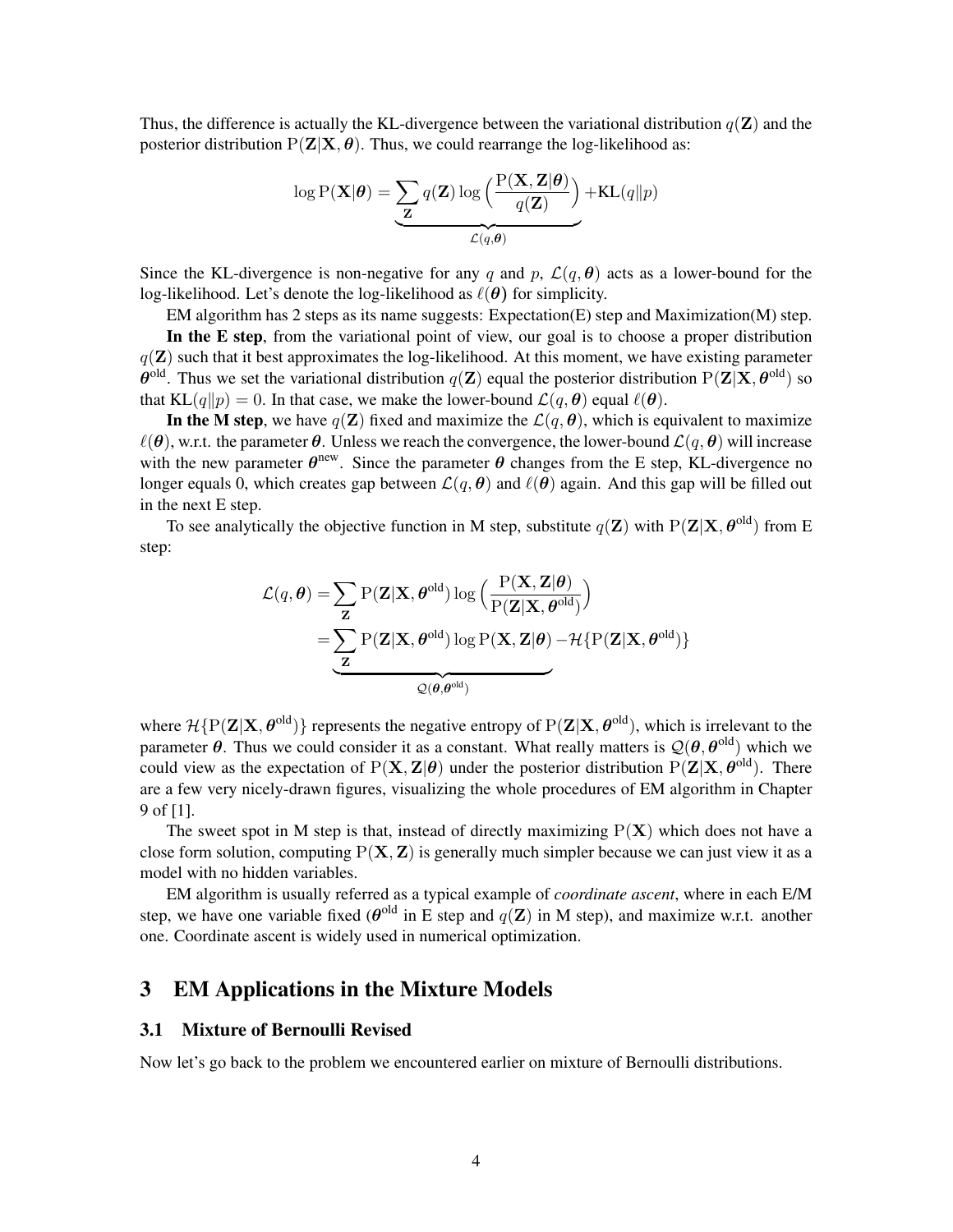Assume we have some pre-set initial values  $\theta^{old} = \{\pi_k^{old}, q_k^{old}\}\$  for parameter. We first write the complete likelihood and log-likelihood:

$$
P(\mathbf{x}, \mathbf{Z}) = \prod_{n=1}^{N} \prod_{k=1}^{K} (\pi_k \cdot q_k^{x_n} (1 - q_k)^{1 - x_n})^{z_{nk}}
$$

$$
\log P(\mathbf{x}, \mathbf{Z}) = \sum_{n=1}^{N} \sum_{k=1}^{K} z_{nk} (\log \pi_k + x_n \log q_k + (1 - x_n) \log(1 - q_k))
$$

Note how this one differs from the observable data log-likelihood in Section 1.1. What we want to maximize in the M step is actually  $\mathbb{E}_{z}[\log P(x, Z)]$  where Z has been decomposed as  $z_{nk}$  in the complete log-likelihood. Also we have already shown that  $\mathbb{E}(z_{nk}) = \gamma(z_{nk})$  in Section 1.1, thus:

$$
\mathbb{E}_{\mathbf{Z}}[\log P(\mathbf{x}, \mathbf{z})] = \sum_{n=1}^{N} \sum_{k=1}^{K} \gamma(z_{nk}) (\log \pi_k + x_n \log q_k + (1 - x_n) \log(1 - q_k))
$$

Take the derivative w.r.t.  $q_k$  and set to 0, we obtain:

$$
q_k^{\text{new}} = \frac{\sum_{n=1}^{N} \gamma(z_{nk}) x_n}{\sum_{n=1}^{N} \gamma(z_{nk})}
$$

As for  $\pi_k$ , similarly, we obtain:

$$
\pi_k^{\text{new}} = \frac{\sum_{n=1}^{N} \gamma(z_{nk})}{N}
$$

To summarize the 2 steps of EM algorithm for the mixture of Bernoulli distributions: **E** step: Compute  $\gamma(z_{nk})$  with current parameter  $\boldsymbol{\theta}^{\text{old}} = {\{\pi_k^{\text{old}}, q_k^{\text{old}}\}}$ :

$$
\gamma(z_{nk}) = p(z_{nk} = 1 | x_n, \boldsymbol{\theta}) = \frac{\pi_k^{\text{old}} p(x_n | q_k^{\text{old}})}{\sum_{j=1}^K \pi_j^{\text{old}} p(x_n | q_j^{\text{old}})}
$$

**M** step: Update  $\pi_k$  and  $q_k$ :

$$
\pi_k^{\text{new}} = \frac{\sum_{n=1}^{N} \gamma(z_{nk})}{N}
$$

$$
q_k^{\text{new}} = \frac{\sum_{n=1}^{N} \gamma(z_{nk}) x_n}{\sum_{n=1}^{N} \gamma(z_{nk})}
$$

$$
\{\pi_k^{\text{new}}, q_k^{\text{new}}\} \to \{\pi_k^{\text{old}}, q_k^{\text{old}}\}
$$

#### 3.2 Mixture of Gaussian Distributions

A common scenario for applying EM algorithm is to estimate the parameter for mixture of Gaussian distributions, or Gaussian Mixture Models (GMM). The EM solution for GMM is actually very similar to the one for mixture of Bernoulli distributions derived above. Now assume we have  $N$ vectors of D dimensions  $\{x_1, \dots, x_N\}$  each of which is drawn i.i.d. from a Gaussian distribution  $\mathcal{N}(\boldsymbol{\mu}_k, \boldsymbol{\Sigma}_k)$  with mixing proportion  $\pi_k$ . Define the hidden variable  $\mathbf{z}_n$  the same as in Section 1.1. Write the complete log-likelihood:

$$
\log P(\mathbf{X}, \mathbf{Z}) = \sum_{n=1}^{N} \sum_{k=1}^{K} z_{nk} \big( \log \pi_k + \log \mathcal{N}(\boldsymbol{\mu}_k, \boldsymbol{\Sigma}_k) \big)
$$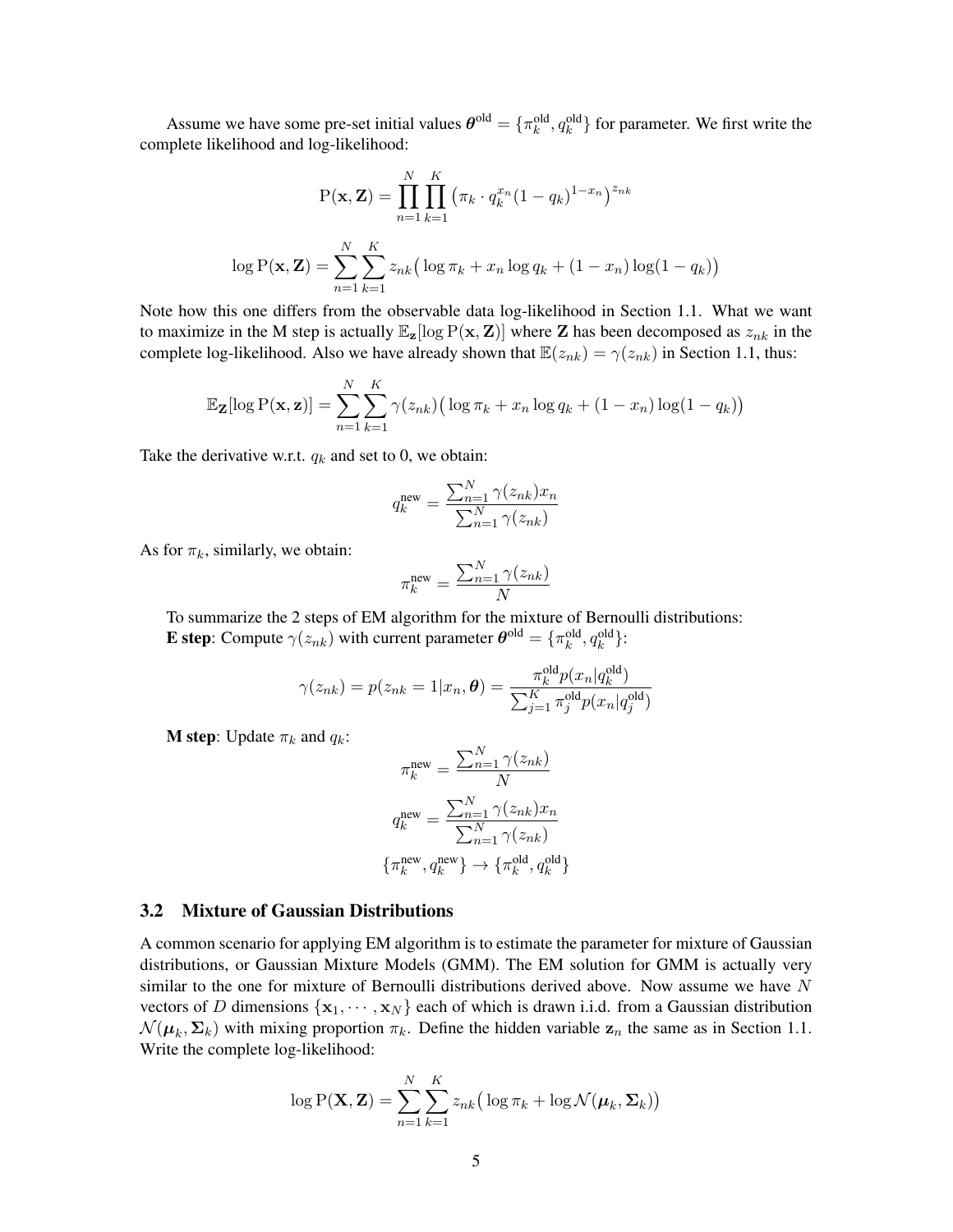where the expectation of complete log-likelihood under the posterior distribution follows:

$$
\mathbb{E}_{\mathbf{Z}}[\log P(\mathbf{X}, \mathbf{Z})] = \sum_{n=1}^{N} \sum_{k=1}^{K} \gamma(z_{nk}) (\log \pi_k + \log \mathcal{N}(\boldsymbol{\mu}_k, \boldsymbol{\Sigma}_k))
$$

Note in GMM, the *k*th component follows  $\mathcal{N}(\boldsymbol{\mu}_k, \boldsymbol{\Sigma}_k)$ , thus:

$$
\gamma(z_{nk}) = \frac{\pi_k \mathcal{N}(\mathbf{x}_n | \boldsymbol{\mu}_k, \boldsymbol{\Sigma}_k)}{\sum_{j=1}^K \pi_j \mathcal{N}(\mathbf{x}_n | \boldsymbol{\mu}_j, \boldsymbol{\Sigma}_j)}
$$

Similarly from the derivation in the mixture of Bernoulli distributions, we can obtain the  $\mu_k$ ,  $\Sigma_k$ , and  $\pi_k$  by taking the derivative and setting to 0:

$$
\mu_k^{\text{new}} = \frac{\sum_{n=1}^{N} \gamma(z_{nk}) \mathbf{x}_n}{\sum_{n=1}^{N} \gamma(z_{nk})}
$$

$$
\Sigma_k^{\text{new}} = \frac{\sum_{n=1}^{N} \gamma(z_{nk}) (\mathbf{x}_n - \mu_k^{\text{new}})^{\text{T}} (\mathbf{x}_n - \mu_k^{\text{new}})}{\sum_{n=1}^{N} \gamma(z_{nk})}
$$

$$
\pi_k^{\text{new}} = \frac{\sum_{n=1}^{N} \gamma(z_{nk})}{N}
$$

We could see that these derivations are almost exactly the same with the mixture of Bernoulli distributions, except that in GMM there is one more parameter, covariance matrix  $\Sigma_k$ , to estimate. Formally summarize the 2 steps of EM algorithm for GMM:

**E** step: Compute  $\gamma(z_{nk})$  with current parameter  $\boldsymbol{\theta}^{\text{old}} = \{\pi_k^{\text{old}}, \boldsymbol{\mu}_k^{\text{old}}, \boldsymbol{\Sigma}_k^{\text{old}}\}$ :

$$
\gamma(z_{nk}) = p(z_{nk} = 1 | \mathbf{x}_n, \boldsymbol{\theta}) = \frac{\pi_k^{\text{old}} \mathcal{N}(\mathbf{x}_n | \boldsymbol{\mu}_k^{\text{old}}, \boldsymbol{\Sigma}_k^{\text{old}})}{\sum_{j=1}^K \pi_j^{\text{old}} \mathcal{N}(\mathbf{x}_n | \boldsymbol{\mu}_j^{\text{old}}, \boldsymbol{\Sigma}_j^{\text{old}})}
$$

**M** step: Update  $\pi_k$ ,  $\boldsymbol{\mu}_k$  and  $\boldsymbol{\Sigma}_k$ :

$$
\pi_k^{\text{new}} = \frac{\sum_{n=1}^N \gamma(z_{nk})}{N}
$$

$$
\mu_k^{\text{new}} = \frac{\sum_{n=1}^N \gamma(z_{nk}) \mathbf{x}_n}{\sum_{n=1}^N \gamma(z_{nk})}
$$

$$
\Sigma_k^{\text{new}} = \frac{\sum_{n=1}^N \gamma(z_{nk}) (\mathbf{x}_n - \boldsymbol{\mu}_k^{\text{new}})^{\text{T}} (\mathbf{x}_n - \boldsymbol{\mu}_k^{\text{new}})}{\sum_{n=1}^N \gamma(z_{nk})}
$$

$$
\{\pi_k^{\text{new}}, \boldsymbol{\mu}_k^{\text{new}}, \boldsymbol{\Sigma}_k^{\text{new}}\} \rightarrow \{\pi_k^{\text{old}}, \boldsymbol{\mu}_k^{\text{old}}, \boldsymbol{\Sigma}_k^{\text{old}}\}
$$

### 3.3 Thoughts on the mixture models

A recent blog post<sup>2</sup> by Larry Wasserman pointed out the merit and defect of mixture models (mainly from the view of a statistician). Clearly Larry is not a fan of mixture models. I do agree with some of the points. However, as a not-too-deep-math machine learner, I still find mixture models (especially GMM) capable to do the job in some applications (which theoretical result doesn't care about).

<sup>2</sup>http://normaldeviate.wordpress.com/2012/08/04/mixture-models-the-twilightzone-of-statistics/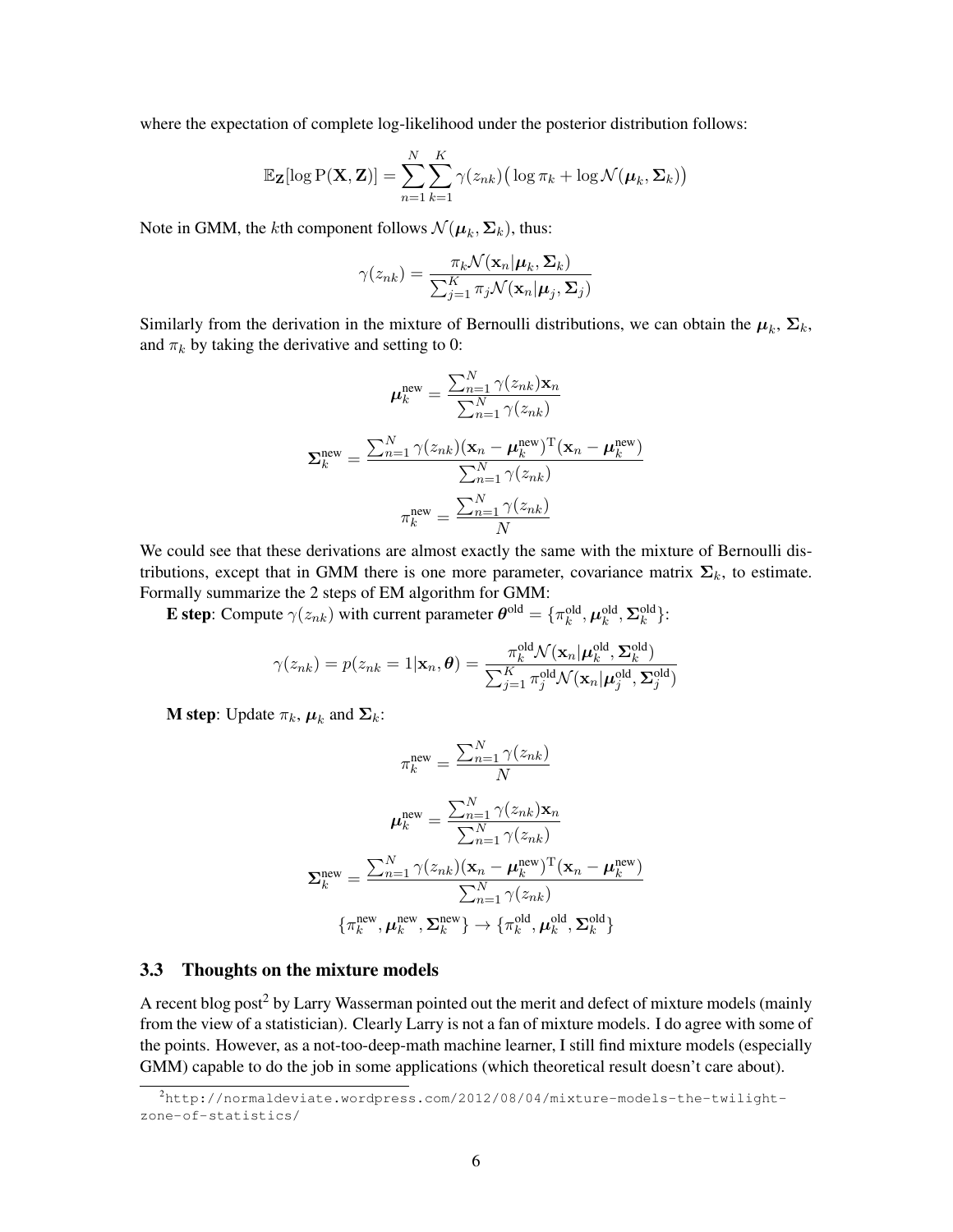### 4 Variations of the EM

EM algorithm can be thought of as an example of a generalized algorithm named GEM (generalized EM), where in the M step, the maximization can be only partially implemented. In this case, the likelihood can still be increased. Similarly, the E step can also be partially performed, which could actually lead to an incremental algorithm, as summarized in [2].

The EM algorithm described in Section 2 (I will call it normal EM) totally separate the 2 steps, which is computationally inefficient. In the E step, we calculate the component "responsibility"  $\gamma(z_{nk})$  for each data point with each possible component assignment, and store all of the  $N \cdot K$ values, as in the M step, all of them are required as reflected from the update rule. What incremental EM does is to make these 2 steps coherent. As proved in [2], both  $q(\mathbf{Z})$  and  $\log P(\mathbf{X}, \mathbf{Z}|\boldsymbol{\theta})$  can be factorized according to the data points, assuming the data points are independent. Furthermore, this could lead to the factorization of  $\mathcal{L}(q, \theta)$ , with local maxima unchanged:

$$
\mathcal{L}(q, \boldsymbol{\theta}) = \sum_{n=1}^N \mathcal{L}_n(q_n, \boldsymbol{\theta})
$$

where

$$
\mathcal{L}_n(q_n, \boldsymbol{\theta}) = \mathbb{E}_{q_n}[\log \mathrm{P}(\mathbf{x}_n, \mathbf{z}_n | \boldsymbol{\theta})] + \mathcal{H}\{q_n\}
$$

Note that the factorization (product) is summation in the logarithm domain. We have shown that in the EM algorithm, both E and M steps can be considered as maximizing  $\mathcal{L}(q, \theta)$  in a coordinate ascent manner, thus an incremental version of the EM is described in Algorithm 1:

Algorithm 1: EM algorithm with partially implemented E step

Initialization:

Randomly initialize  $\theta^{old}$  and  $q_n$ .  $q_n$  does not have to be consistent with  $\theta^{old}$ ; Repeat until convergence:

• E step:

Select some data point  $i$  to be updated:

- Set  $q_j$  for the data points where  $j \neq i$  unchanged.
- Updated  $q_i$  to maximize  $\mathcal{L}_i(q_i, \theta^{\text{old}})$ , given by the value  $p(\mathbf{z}_i | \mathbf{x}_i, \theta^{\text{old}})$ .
- M step:
	- Update the parameter the same as the normal EM algorithm.

We can make some strategic decision for choosing data points, e.g. choose data points which we are more uncertain about their component assignment  $(q<sub>i</sub>$  is not stabilized yet). However, essentially, this variation does not help with the inefficiency problem mentioned earlier. As we could see, the bottleneck is in the M step. To address this problem, assume the complete log-likelihood can be summarized in some form of the sufficient statistics  $S(X, Z)$  (e.g. exponential family) and factorized as:

$$
S(\mathbf{X}, \mathbf{Z}) = \sum_{n=1}^{N} S_n(\mathbf{x}_n, \mathbf{z}_n)
$$
 (1)

We can rewrite the normal EM algorithm in the form of sufficient statistics (omitted here). However, we could make use of the property of the sufficient statistics. In each iteration, we only compute how much  $S(X, Z)$  will be increased given some of the chosen data points and then we can directly obtain the updated parameter given updated sufficient statistics. This incremental EM is described as in Algorithm 2.